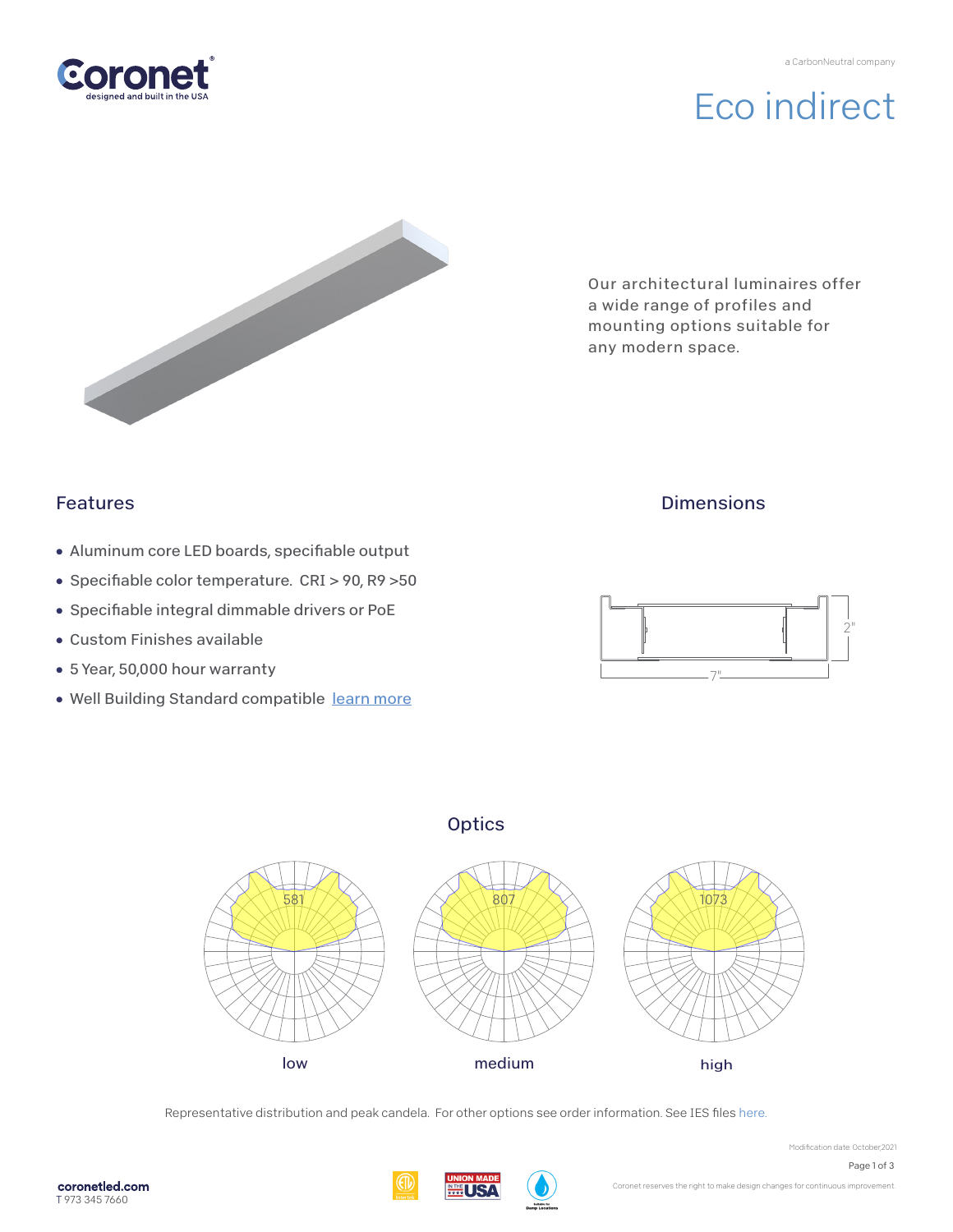

# Eco indirect

### Ordering Information



### **Performance**

| Output <sup>1</sup> |    | Watts/ft Lumens/ft |
|---------------------|----|--------------------|
| Low                 | 8  | 810                |
| Medium              | 12 | 1150               |
| High                | 16 | 1608               |

'Based on a typically configured 90 CRI, 3500K luminaire using one driver.

Custom outputs available. Please consult factory. For 4000K multiply by 1.05; for 3000K 0.96; for 2700K, 0.92.

### Technical Information



clic[k here o](https://coronetled.com/warranty-technical-info/)r scan QR code

Wiring diagrams, PoE and sensor details

Modification date: October,2021

Page 2 of 3

coronetled.com T 973 345 7660





Coronet reserves the right to make design changes for continuous improvement.